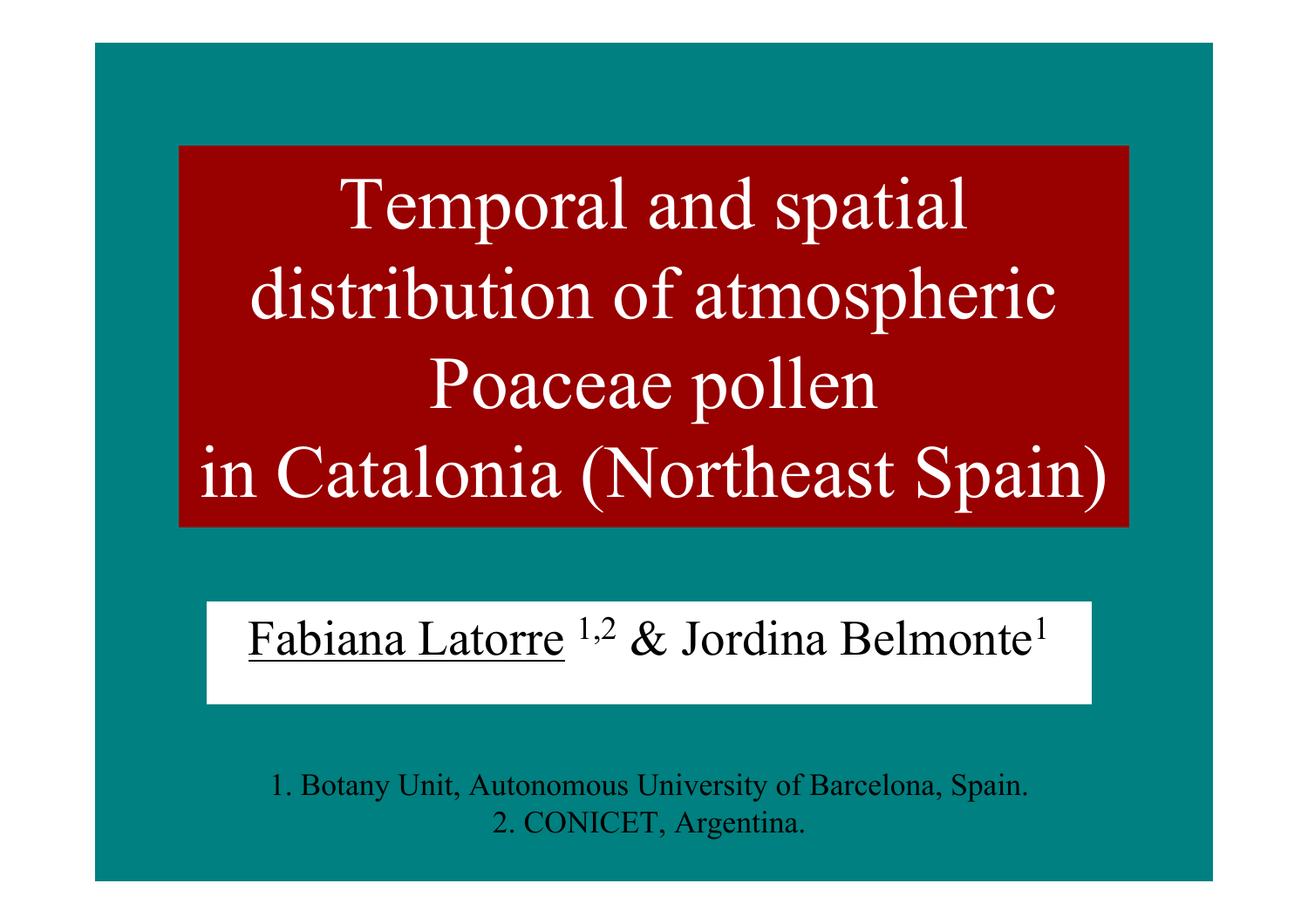## Catalonian grasses

- 296 grass species are cited of Catalonia<sup>1</sup>.
- They have an ubiquitous presence in the territory.
- One unique species is flowering all the year round: *Poa annua*1.
- Grass pollen is one of the most important cause of rhinitis and/or seasonal asthma in Spain 2.
- In the Barcelona area Poaceae is the second taxa with allergenic significance, showing a pathogenic effect on the 35% of the patients<sup>3</sup>.

1. Flora PPCC, 1985. 1. Flora PPCC, 1985. 2. Subiza *et al*., 1989. 2. Subiza *et al*., 1989.

3. Belmonte *et al*., 1995 3. Belmonte *et al*., 1995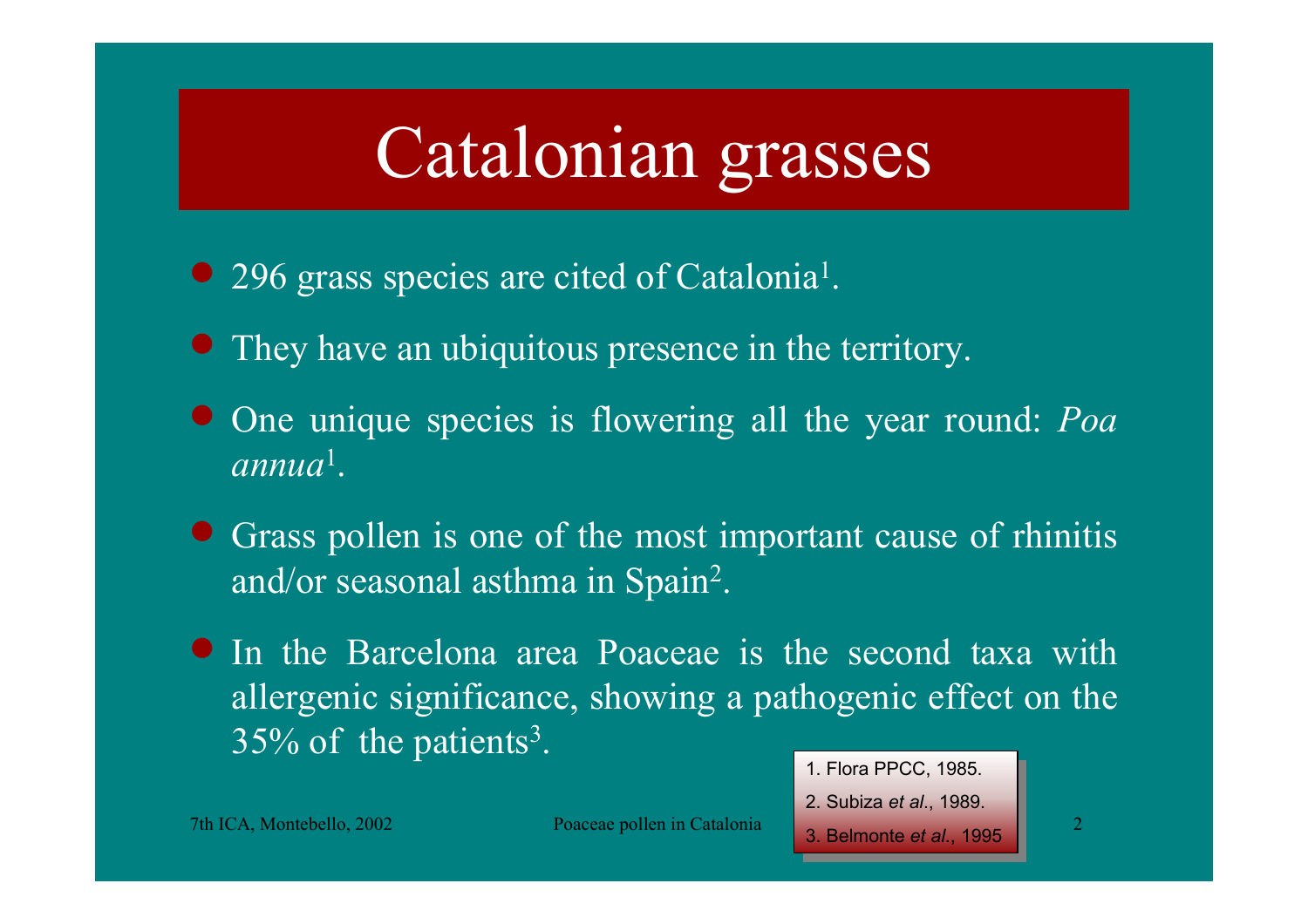# Objectives

- To compare Poaceae airborne pollen data of a 8 yearsperiod at 6 localities in Catalonia.
- To evaluate possible differences in pollen concentrations.
- To determine if the differences found could be associatedto particularities in climate, biogeography or human activity.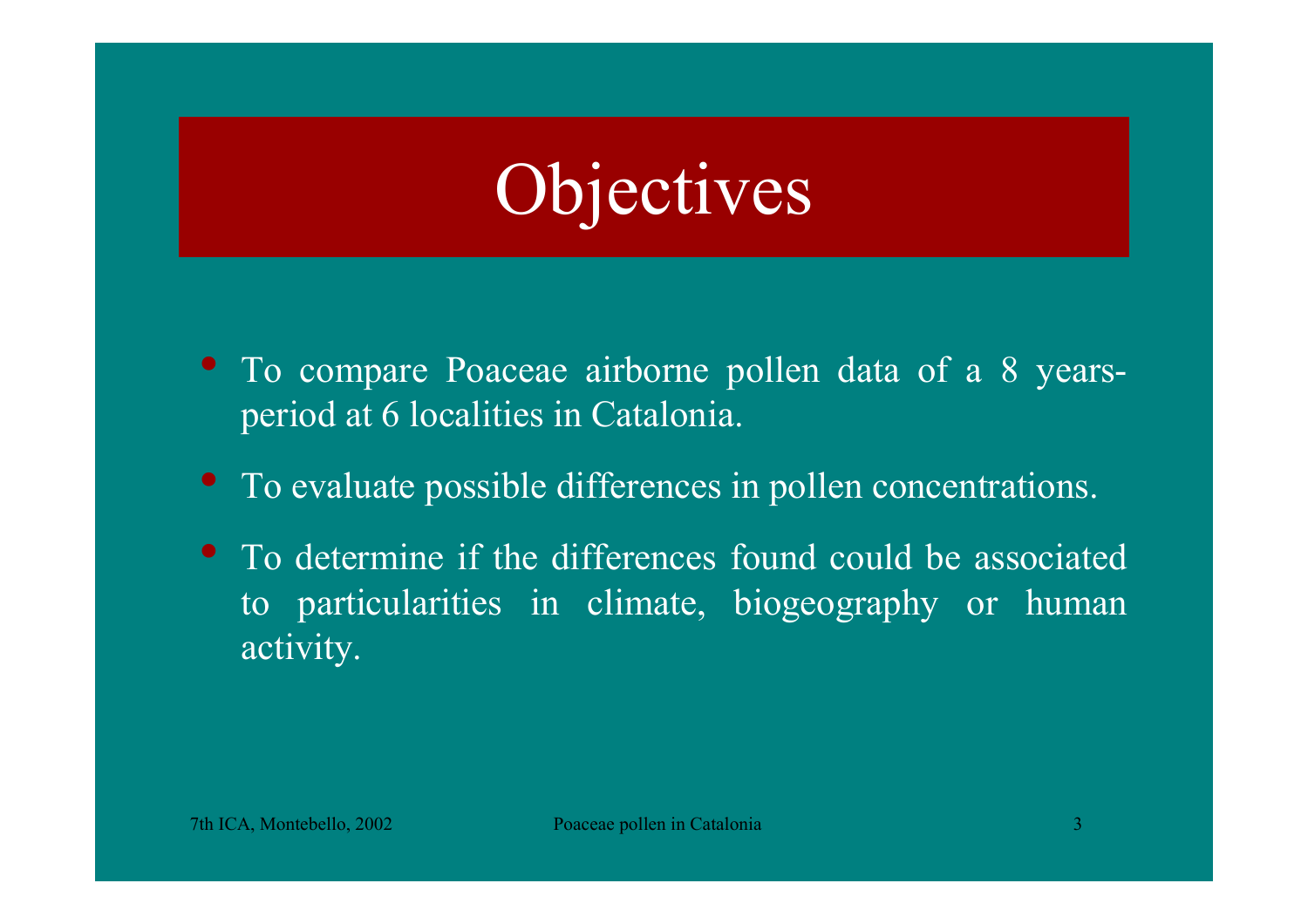#### **CATALONIA**

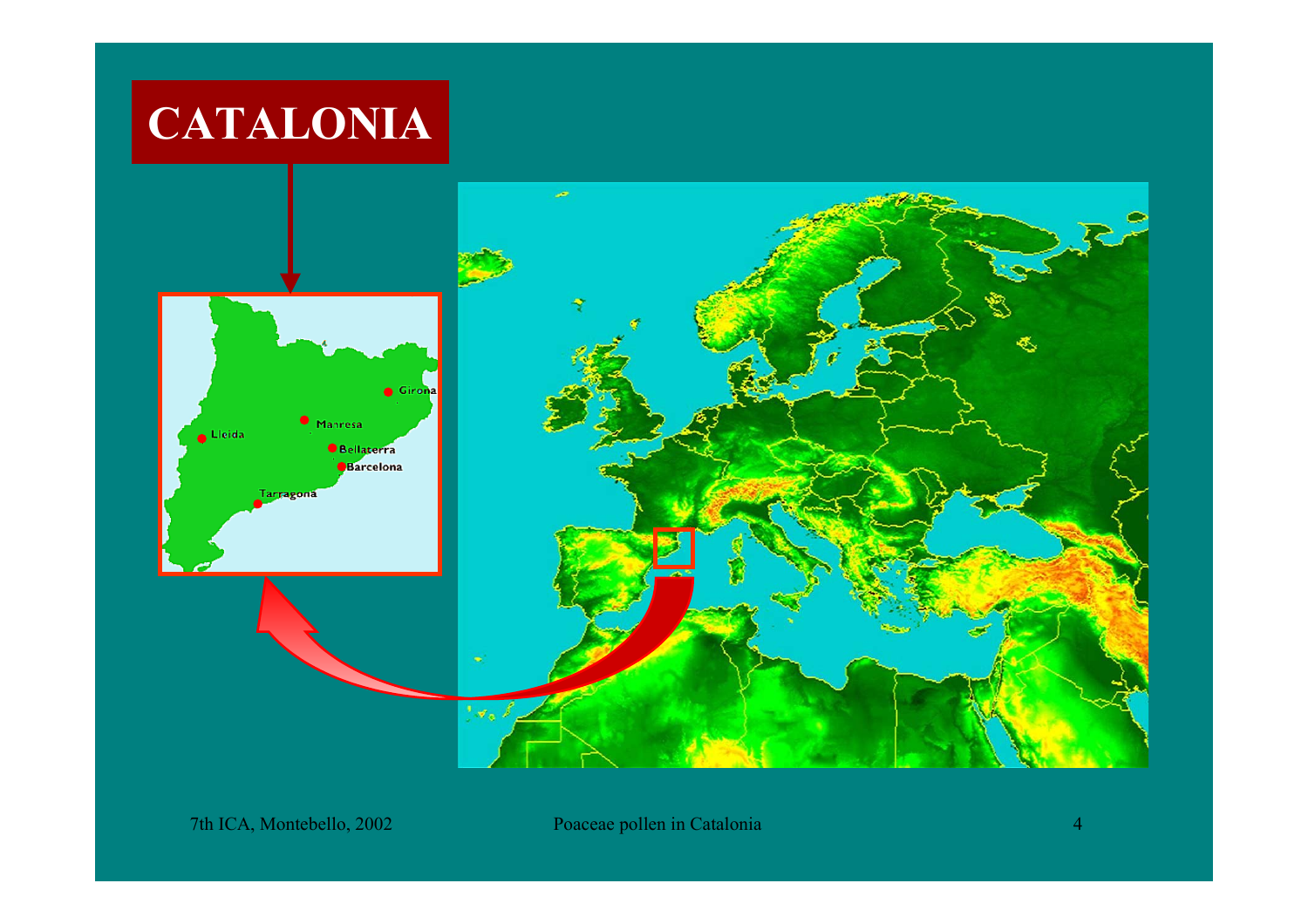#### Geographical and Climatic characteristics

| Locality   | Altitude<br>masl | Mean<br>Annual<br>Temperature<br>$\rm ^{o}C$ | Annual<br>Rainfall<br>mm | Phytoclimate<br>(Allue, 1990) |
|------------|------------------|----------------------------------------------|--------------------------|-------------------------------|
| Barcelona  | 12               | 16.4                                         | 683                      | Fresh - Tethyc                |
|            |                  |                                              |                          | Semiarid                      |
| Bellaterra | 190              | 15.2                                         | 594                      | Fresh - Continental           |
|            |                  |                                              |                          | Semihumid                     |
| Girona     | 70               | 15.0                                         | $\overline{740}$         | Fresh - Continental           |
|            |                  |                                              |                          | Semihumid                     |
| Lleida     | 221              | 15.1                                         | 385                      | Fresh - Transicional          |
|            |                  |                                              |                          | Semiarid                      |
| Manresa    | 238              | 13.6                                         | 619                      | Fresh - Continental           |
|            |                  |                                              |                          | Semihumid                     |
| Tarragona  | 20               | 15.8                                         | 478                      | Fresh - Tethyc                |
|            |                  |                                              |                          | Semiarid                      |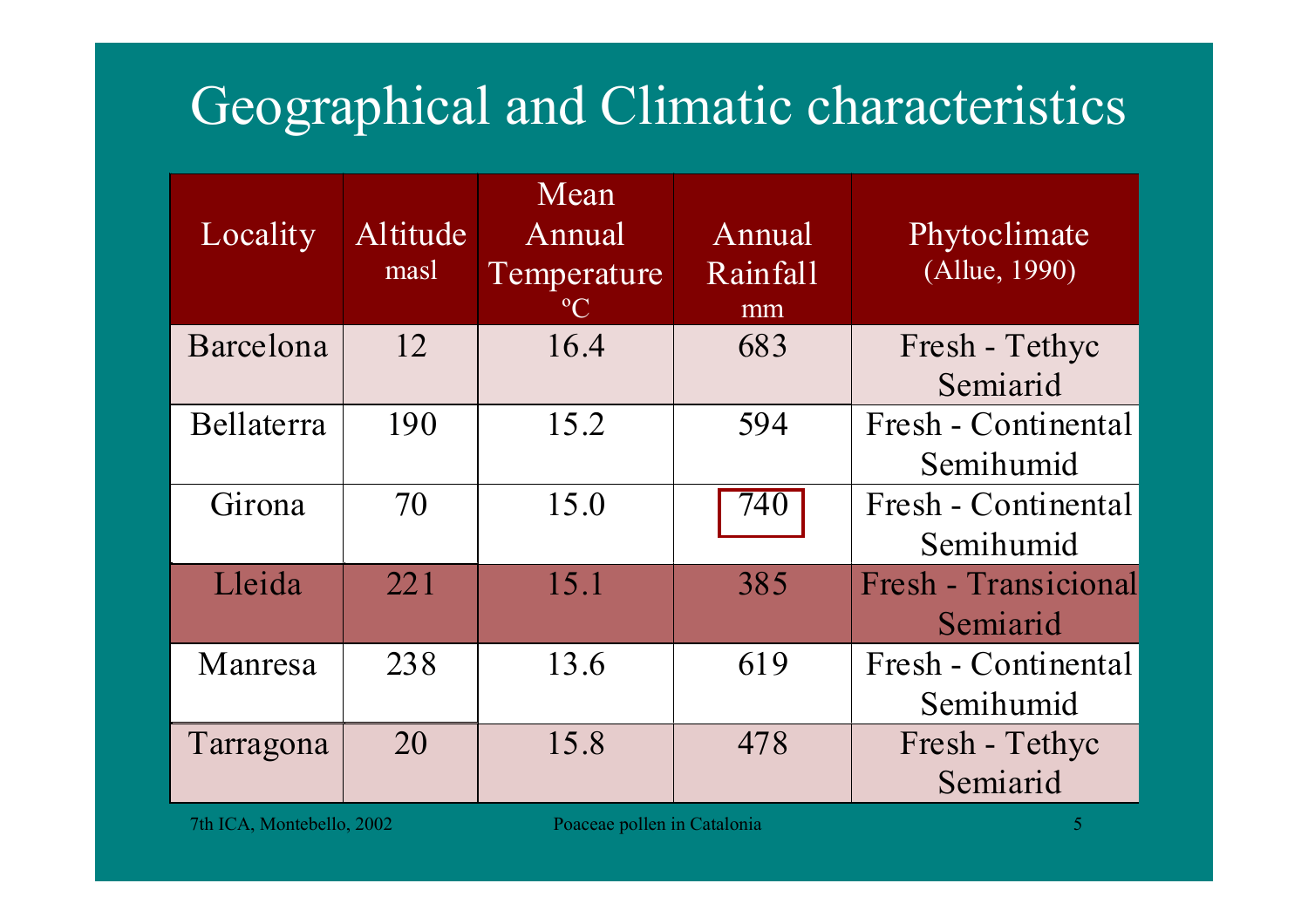## Material and methods

- Study period: 1994-2001.
- **•** Hirst volumetric sampling traps.
- Pollen counted following the Spanish Aerobiological Network methodology (REA). 4
- Base pollen data expressed as **mean daily pollen concentrations** (p/m<sup>3</sup>).
- Other pollen parameters:
	- •**mean weekly** pollen concentrations: average of the 7 mean daily pollen concentration corresponding to a given week.
	- •**• annual index** or annual totals: summation of the mean daily pollen concentration corresponding to 1 year.
	- Daily, weekly and annual **means for the study period**.
- Meteorological data was supplied by both the National Institute of Meteorology and the Catalonian Meteorological Services.
- $\bullet$ Basic statistics, Correlation and Regression Analysis.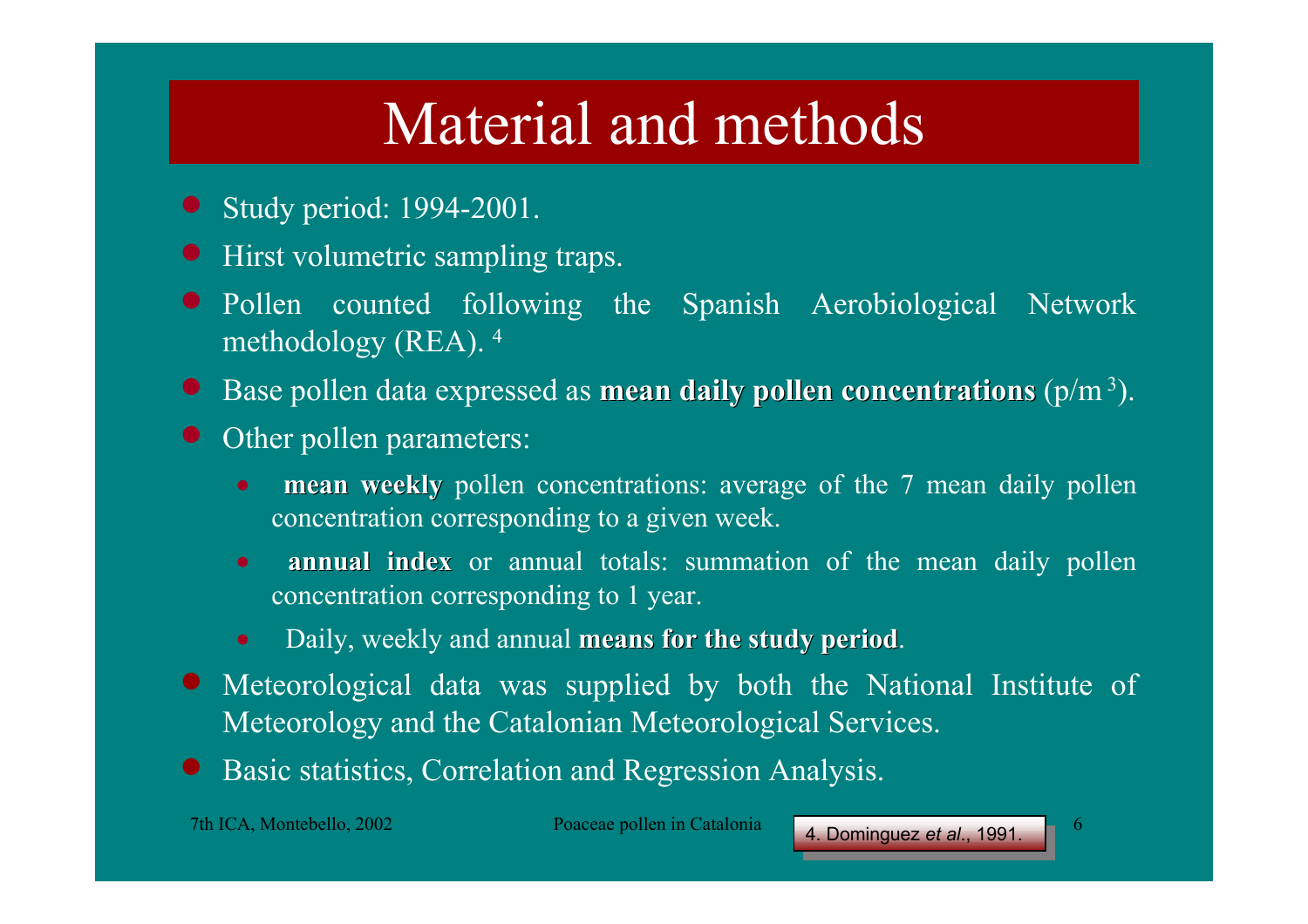## Absolute and relative annual index

| Locality   | Minimum         |      | Mean | Maximum         |      | $\%$ of the<br>total | $\%$ of the<br>non |
|------------|-----------------|------|------|-----------------|------|----------------------|--------------------|
|            | Annual<br>index | Year |      | Annual<br>index | Year | pollen               | arboreal<br>pollen |
| <b>BCN</b> | 894             | 1994 | 1122 | 1311            | 2001 | 2.4                  | 17.1               |
| <b>BTU</b> | 1193            | 1999 | 1644 | 1952            | 1996 | 4.7                  | 24.4               |
| <b>GIC</b> | 1474            | 2001 | 2084 | 3000            | 1996 | 3.9                  | 30.3               |
| LLE        | 1394*           | 1997 | 2060 | 3391            | 1998 | 8.1                  | 30.3               |
| <b>MAN</b> | $927 *$         | 2000 | 1540 | 2594            | 1997 | 4.7                  | 21.1               |
| <b>TAU</b> | 649             | 2000 | 1134 | 1673            | 1996 | 4.0                  | 16.1               |

7th ICA, Montebello, 2002 Poaceae pollen in Catalonia **Proprietation Catalonia** 7 **\*** within the medium range (mean <sup>±</sup> 1 st dv). range (mean ± 1 st dv).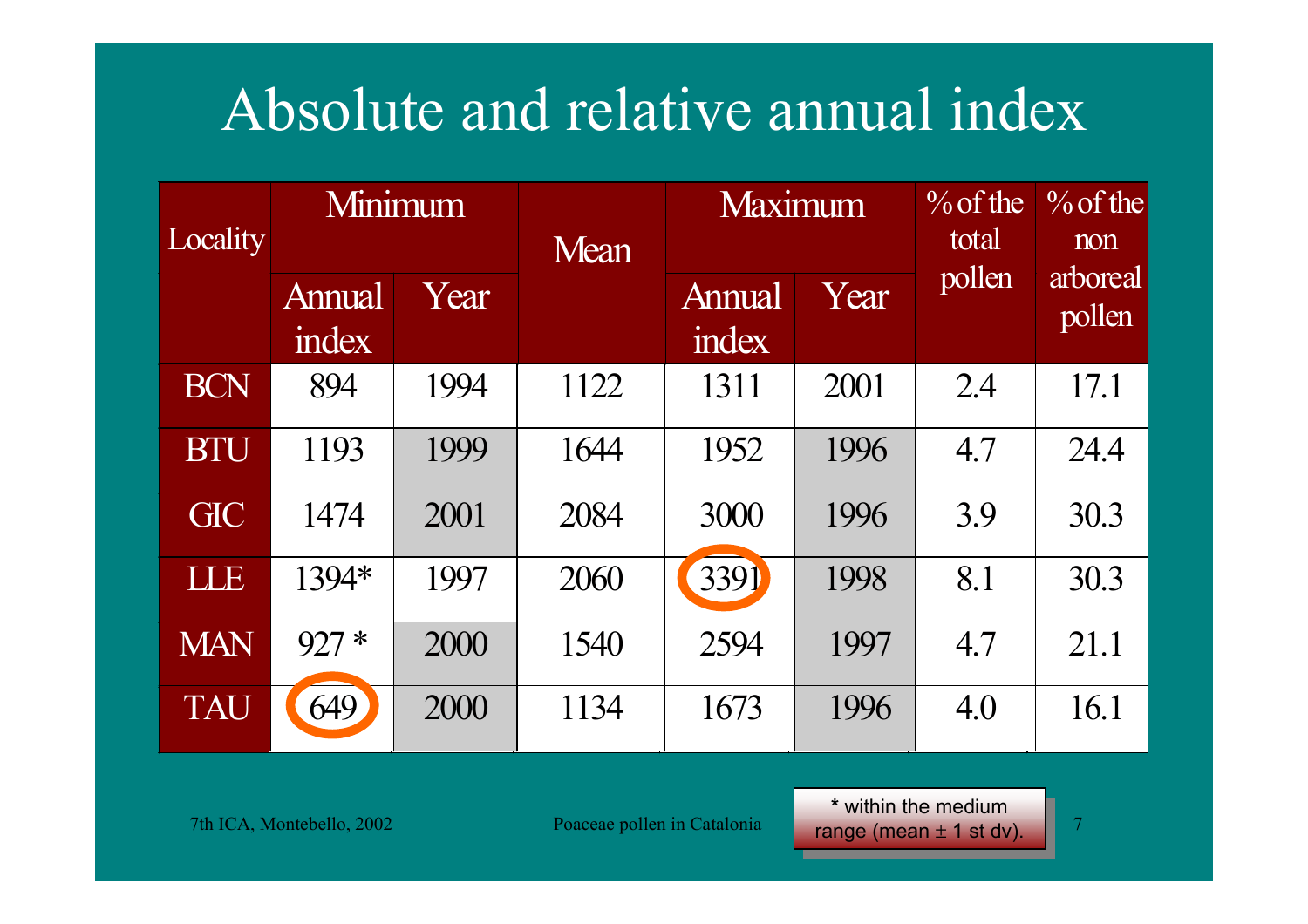## Annual index

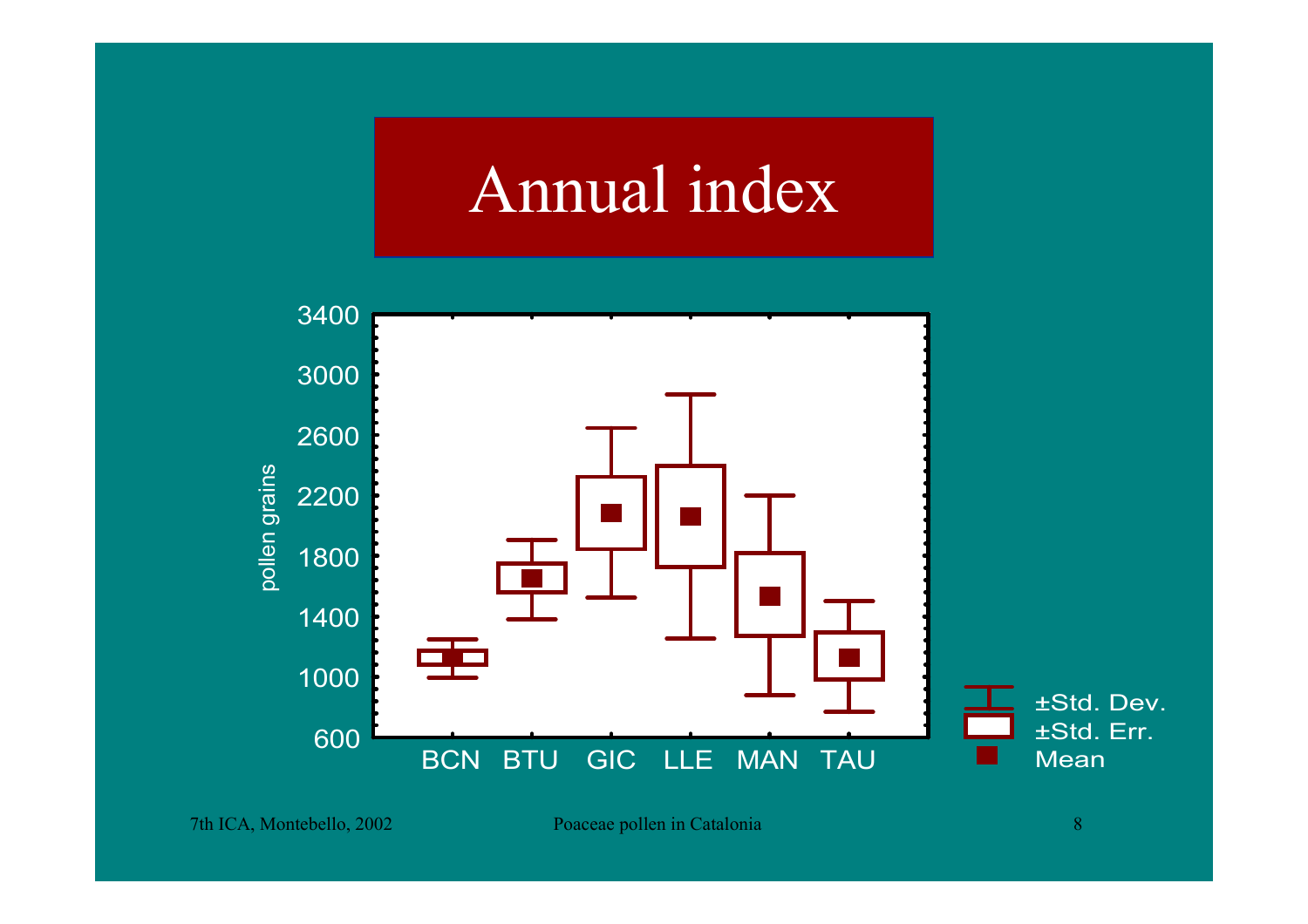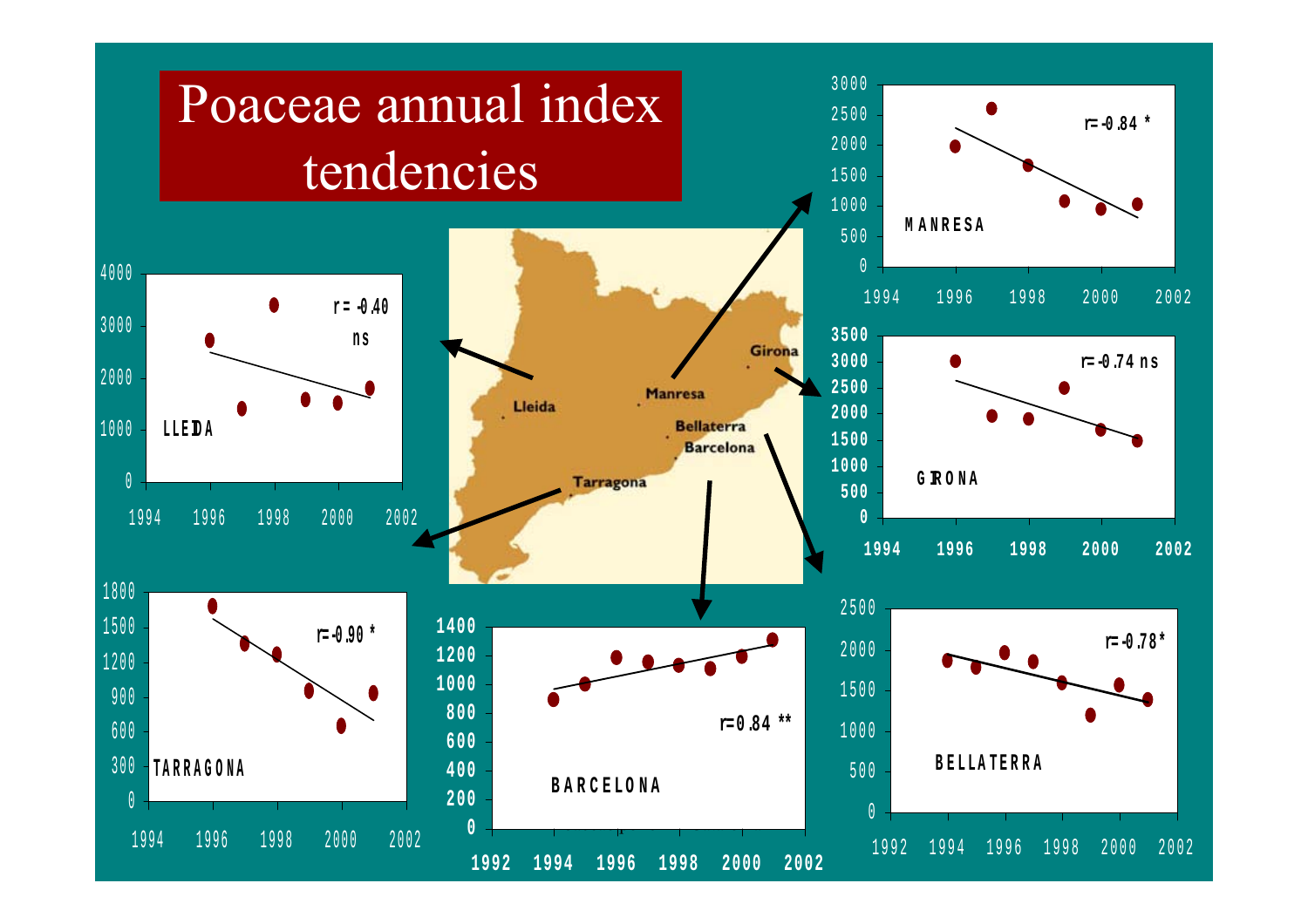# General pattern of annual index

(for each year, mean annual pollen index of all localities)

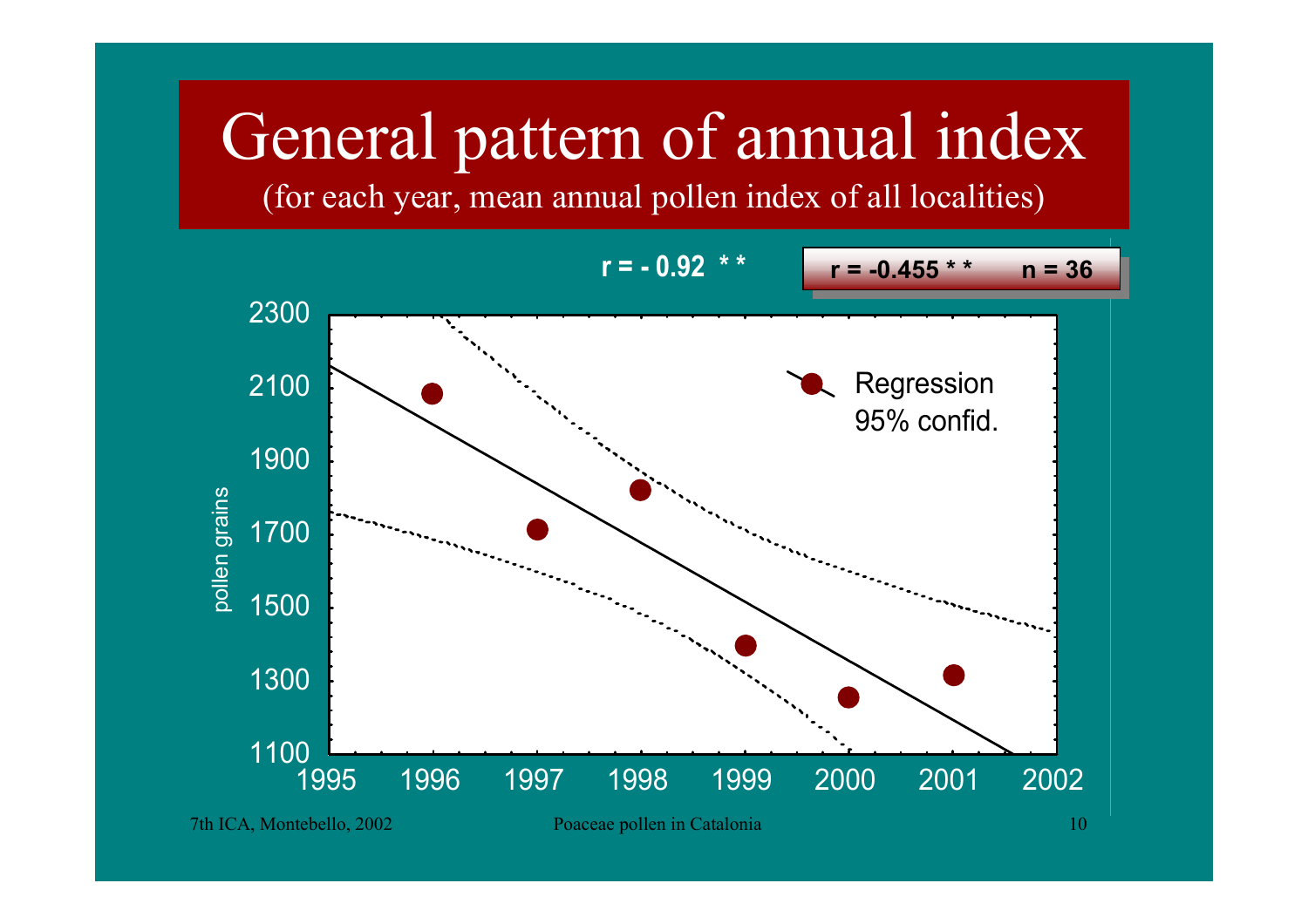#### Catalonian climate tendency (1996-2001)

(for each year, mean values of all localities)

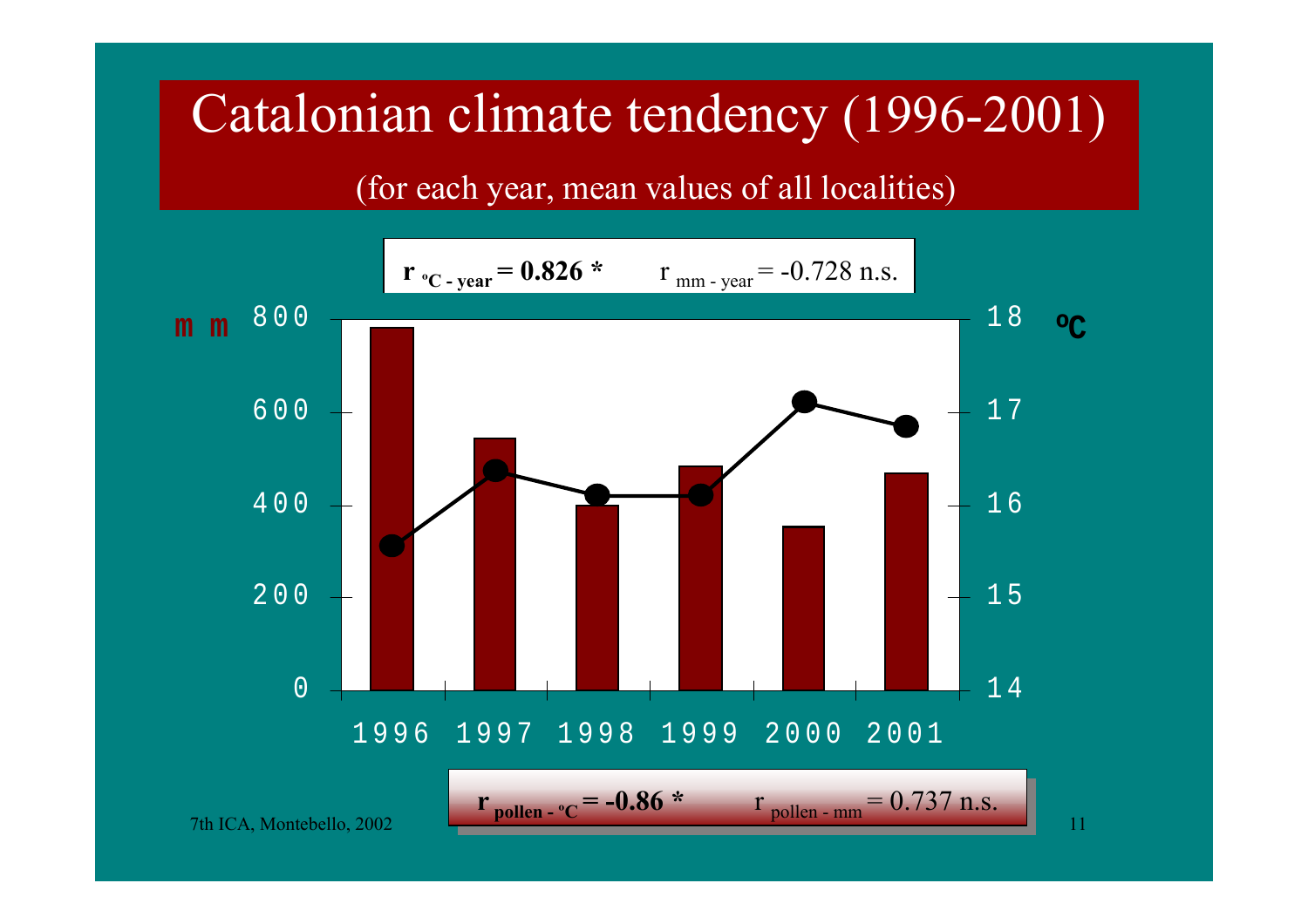#### Daily means during the study period

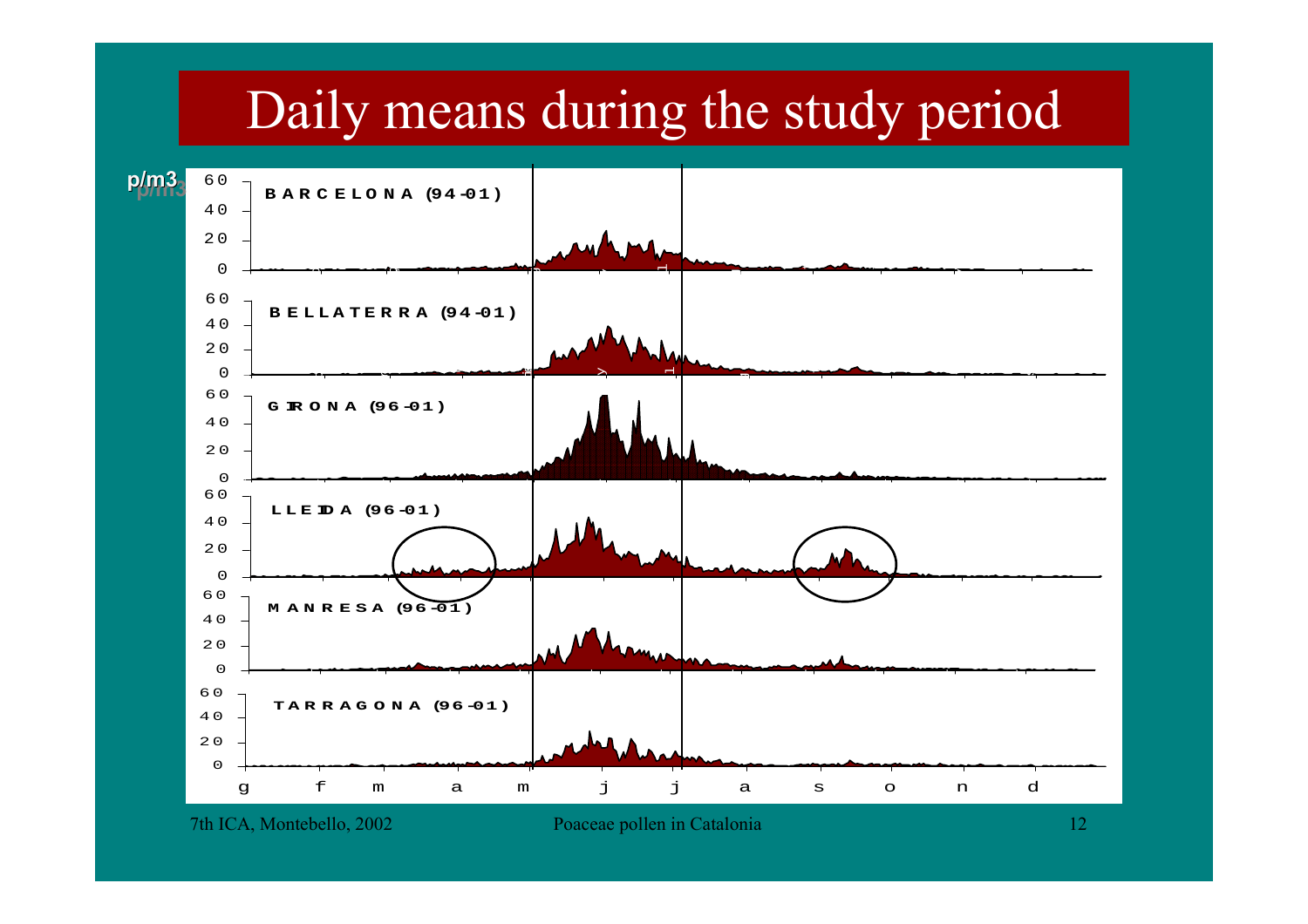#### Pollen and meteorological daily mean data

| BCN                               | 1994 | 1995 | 1996     | 1997 | 1998  | 1999  | 2000           | 2001    |
|-----------------------------------|------|------|----------|------|-------|-------|----------------|---------|
| daily m axim um                   | 50,4 | 61,6 | 5, 5 $5$ | 32,9 | 34,3  | 49.7  | 5 3 , 2        | 8 3 , 3 |
| daily mean                        | 2,9  | 2,7  | 3,3      | 3,3  | 3,1   | 3,1   | 3,3            | 3,6     |
| stdv                              | 5,7  | 5,5  | $6,4$    | 5,5  | 5,6   | $6,4$ | 7,4            | 7,8     |
| cv                                | 2,0  | 2,0  | 2,0      | 1,7  | 1,8   | 2,1   | 2,2            | 2,2     |
| ra in fall m m                    | 1,3  | 8,0  | 2,3      | 1,3  | 1,0   | 1,0   | 1,0            | 1,1     |
| $T^{\circ}$ °C                    | 16A  | 15,8 | 15,7     | 17,1 | 16,9  | 16,8  | 17A            | 17,9    |
| B TU                              | 1994 | 1995 | 1996     | 1997 | 1998  | 1999  | 2000           | 2001    |
| daily maximum                     | 91,7 | 93,1 | 84,0     | 90,3 | 46,9  | 68,6  | 81,2           | 53,9    |
| daily mean                        | 5,2  | 5,1  | 5,7      | 5,1  | 4,4   | 3,4   | 4A             | 3,8     |
| st dv                             | 10,7 | 9,4  | 11,6     | 9,6  | 7,4   | 7,0   | 10,2           | 7,9     |
| cv                                | 1,6  | 2,0  | 1,9      | 2,0  | 1,9   | 1,7   | 2 <sub>1</sub> | 2,3     |
| ra in fall m m                    | 1,2  | 1,2  | 2,8      | 1,6  | 1,2   | 1,2   | Q, Q           | 1,2     |
| $T^{\circ}$ °C                    | 17,0 | 16,6 | 16A      | 16,8 | 17,0  | 16,8  | 16,8           | 17,2    |
| G IC                              | 1994 | 1995 | 1996     | 1997 | 1998  | 1999  | 2000           | 2001    |
| daily maximum                     |      |      | 75,6     | 49,0 | 119,0 | 76,3  | 123,9          | 123,9   |
| daily mean                        |      |      | 5,8      | 6, 6 | 7,1   | 5,1   | 4,5            | 4,4     |
| stdv                              |      |      | 9,7      | 10,6 | 15,6  | 11,6  | 13,3           | 13,3    |
| <b>CV</b>                         |      |      | 1,7      | 1,8  | 2, 2  | 2,3   | 3 <sub>o</sub> | 3,0     |
| ra in fall m m                    |      |      | 2A       | 1,5  | 1,6   | 0, 2  | 1,5            | 1,7     |
| $T^{\circ}$ °C                    |      |      | 15A      | 16,1 | 15,6  | 15,8  | 15,9           | 16,5    |
| LLE                               | 1994 | 1995 | 1996     | 1997 | 1998  | 1999  | 2000           | 2001    |
| daily m axim um                   |      |      | 34,3     | 93,1 | 40,6  | 47,6  | 64,4           | 64,4    |
| daily mean                        |      |      | 4,1      | 9,5  | 4,4   | 4,3   | 5,1            | 5, Q    |
| stdv                              |      |      | G., a    | 15,3 | 6,7   | 6,7   | 9,7            | 9,7     |
| <b>CV</b>                         |      |      | 1,5      | 1,6  | 1,5   | 1,6   | 1,9            | 1,9     |
| rainfallmm                        |      |      | 1,3      | 1,4  | 0,6   | 1,0   | 1,1            | 1,0     |
| $\ensuremath{\mathrm{T}}$ $\,$ °C |      |      | 15,0     | 15,6 | 15,1  | 15,2  | 15,5           | 16,6    |
| M A N                             | 1994 | 1995 | 1996     | 1997 | 1998  | 1999  | 2000           | 2001    |
| daily m axim um                   |      |      | 76,3     | 58,1 | 34,3  | 35,7  | 32,9           | 32,9    |
| daily mean                        |      |      | 7,4      | 4,6  | 3,0   | 2,6   | 2,8            | 2,8     |
| stdv                              |      |      | 11,9     | 8,5  | 5,2   | 5,1   | 4,8            | 8, 4    |
| <b>CV</b>                         |      |      | 1,6      | 1,8  | 1,7   | 2,0   | 1,7            | 1,7     |
| ra in fall m m                    |      |      | 2,6      | 1,9  | 1, 1  | 1,5   | 1,6            | 1,2     |
| $\ensuremath{\mathrm{T}}$ $\,$ °C |      |      | 14,4     | 15,3 | 14,6  | 14,6  | 14,8           | 15,0    |
| <b>TAU</b>                        | 1994 | 1995 | 1996     | 1997 | 1998  | 1999  | 2000           | 2001    |
| daily m axim um                   |      |      | 45,5     | 46,2 | 39.9  | 28.7  | 44.1           | 4 4 L   |
| daily mean                        |      |      | 3,8      | 3,5  | 2,6   | 1,8   | 2,6            | 2,6     |
| stdv                              |      |      | 6,2      | 6,1  | 5,5   | 4,0   | G, a           | 5, 8    |
| c v                               |      |      | 1,6      | 1,7  | 2,1   | 2,2   | 2,3            | 2,3     |
| rainfallmm                        |      |      | 1,4      | 1,3  | 1,1   | 1,2   | 1, O           | 1,5     |
| $\ensuremath{\mathrm{T}}$ $\,$ °C |      |      | 16A      | 17,2 | 17A   | 17A   | 17,6           | 17,7    |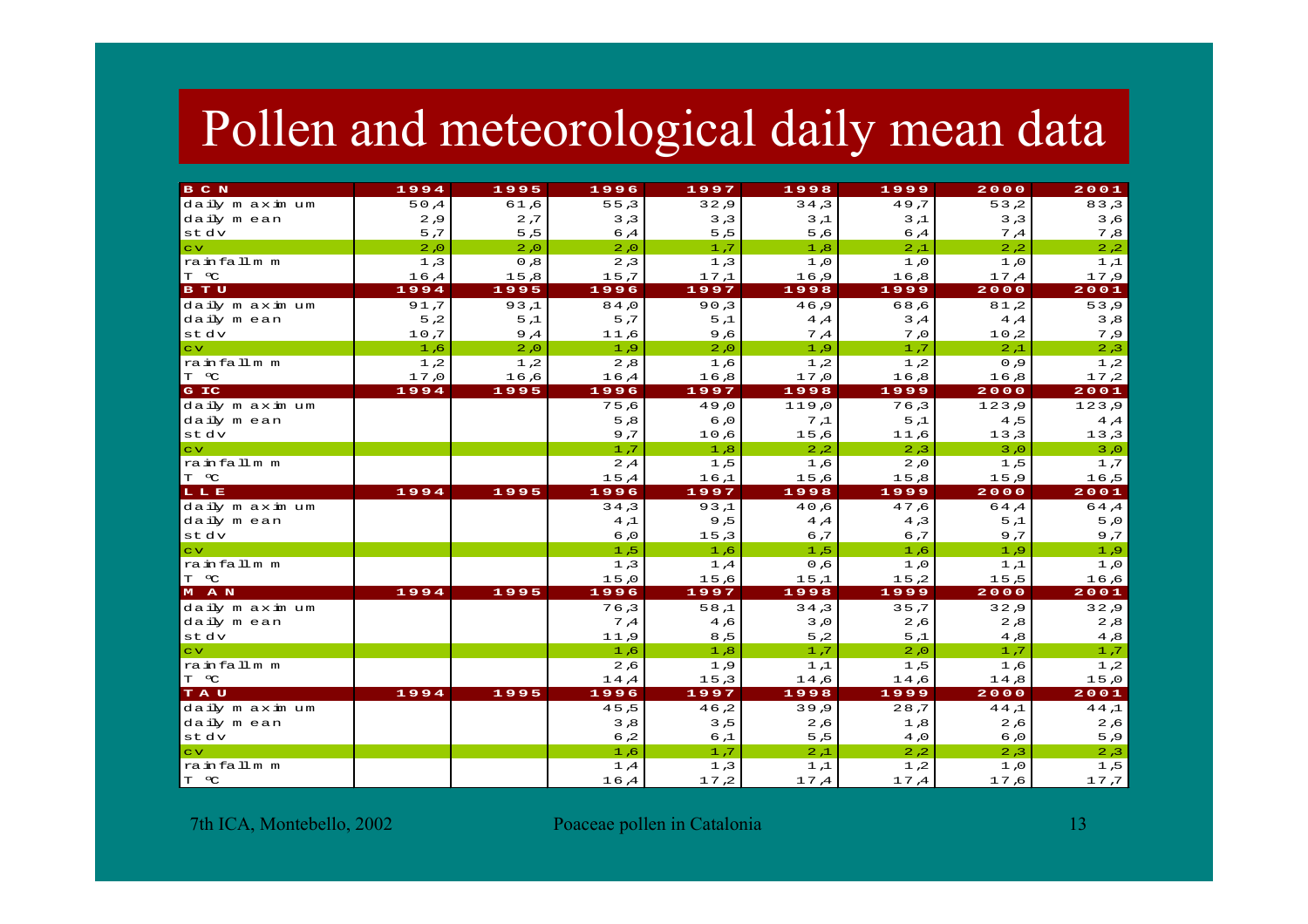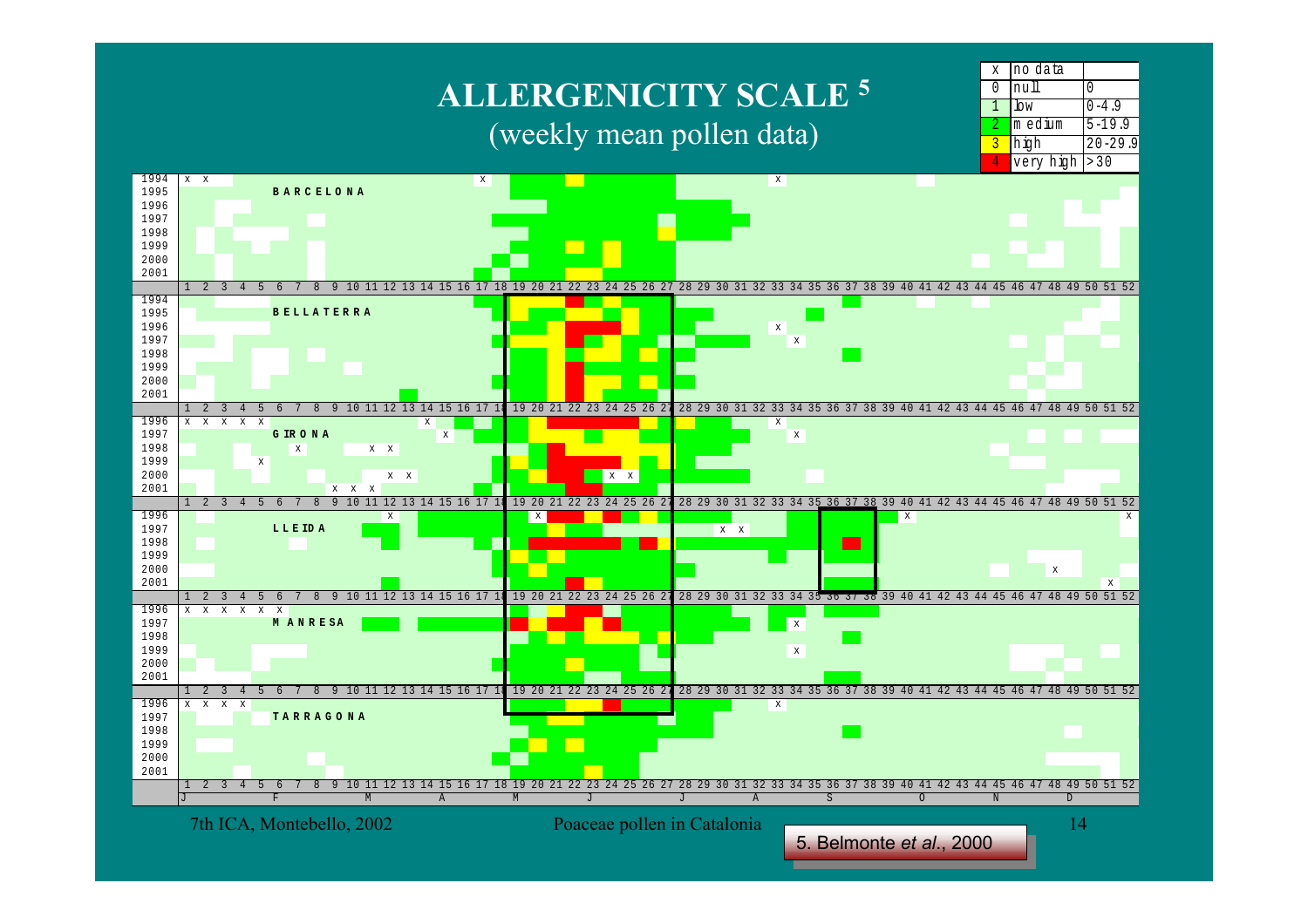#### **Mean weekly temperatures** corresponding to the yearly **maximum weekly pollen concentration maximum weekly pollen concentration**



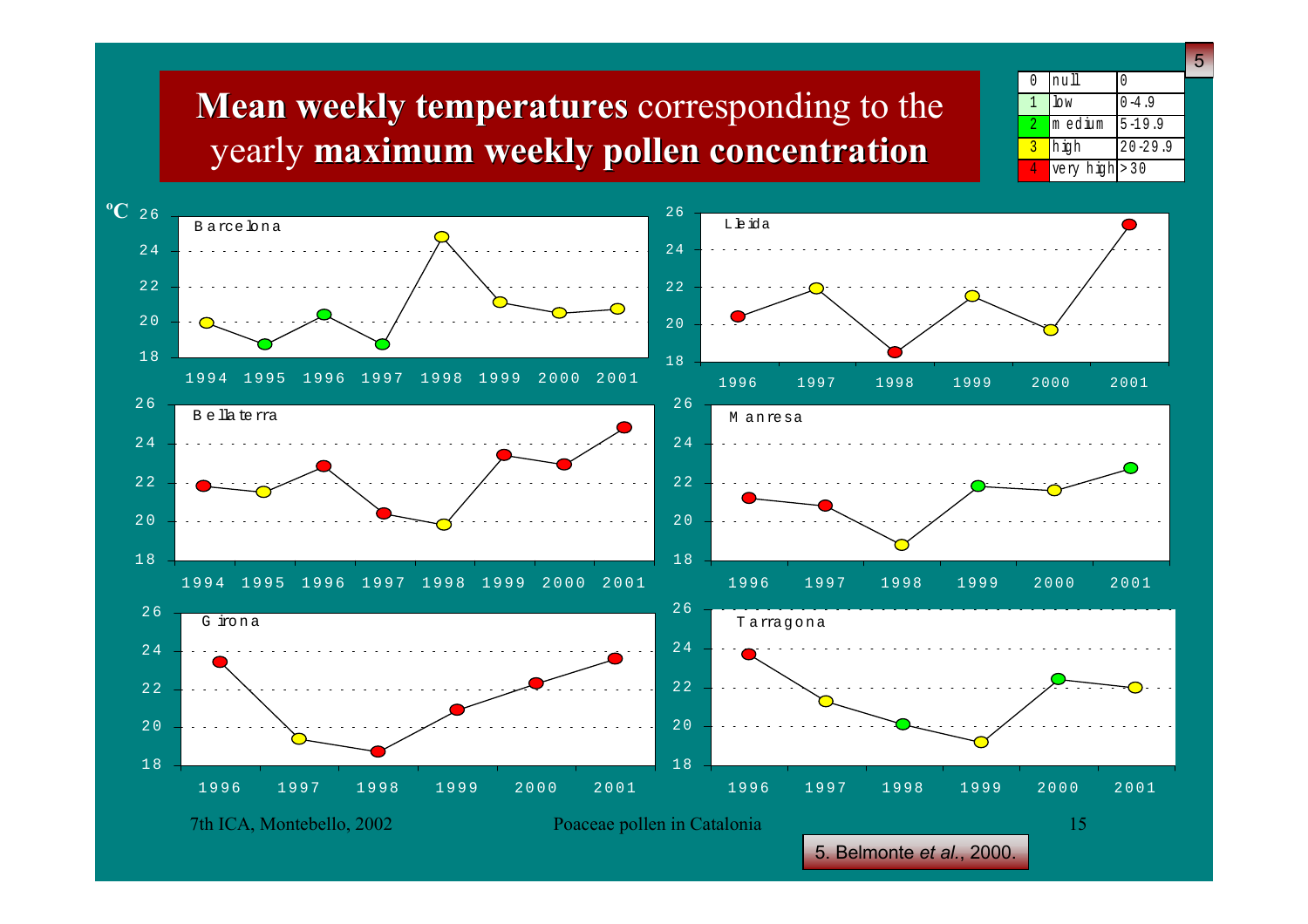## Conclusions

#### **Spatial and Temporal distribution of Poaceae pollen**

4 0

**Decreasing annual index ranking**

 Girona Lleida Bellaterra Manresa Tarragona Barcelona

 $n=40$  $\overline{0}$ 1 02 03 0Jan Mar M<mark>ay Jul Sep</mark> Nov  $o$ 

**Pollen all the year round**

**Diversity of species but similar behaviours**

**Highest interannual variability in Lleida**

**Annual index decreasing tendency during the study period except in Barcelona**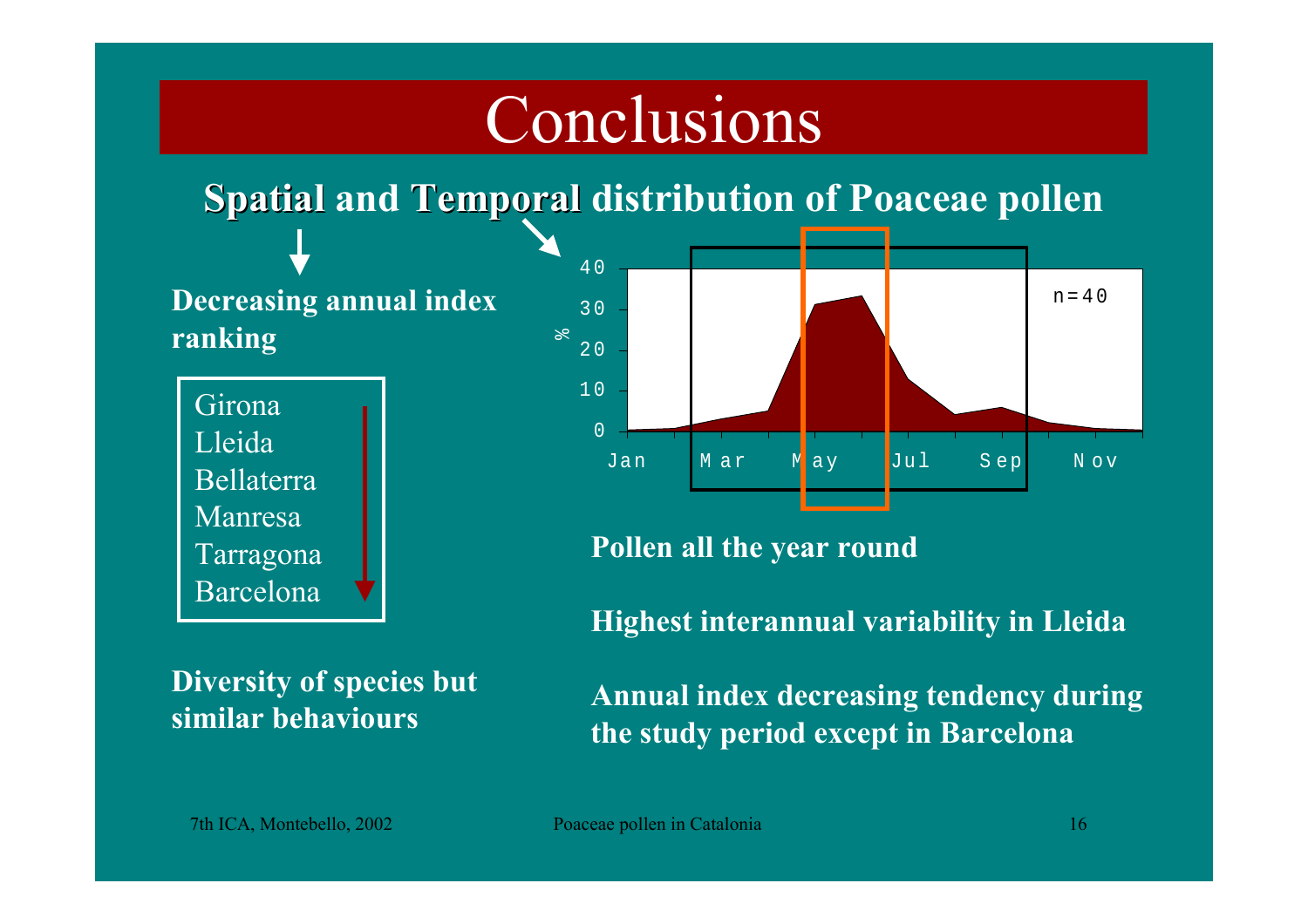## Further researches

- To cross meteorological data and formalise grasses pollen dynamics.
- To cross clinical data and improve the allergenicity scale.
- To compare Poaceae pollen dynamics among Catalonia (Spain) and Buenos Aires Province (Argentina).